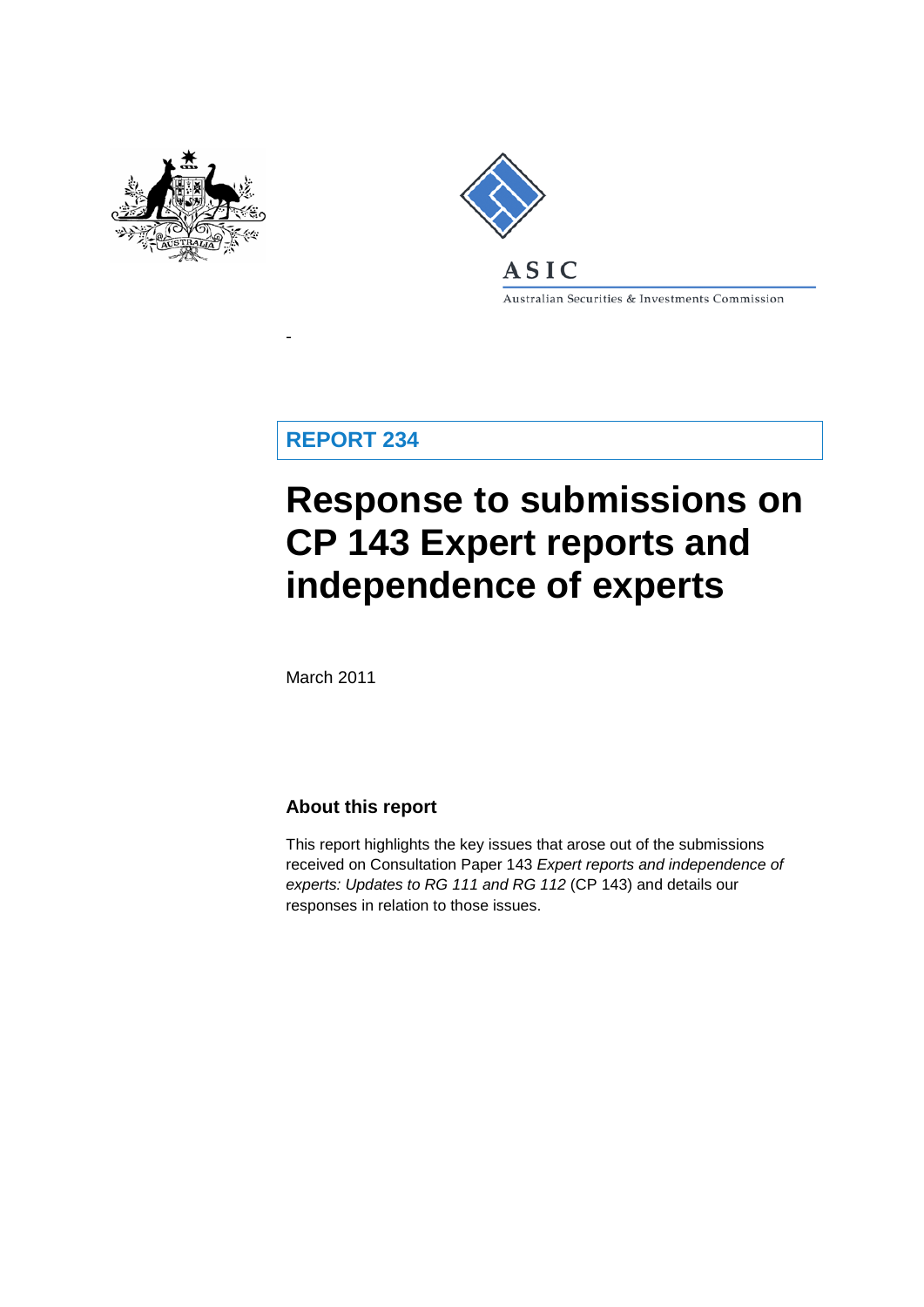#### **About ASIC regulatory documents**

In administering legislation ASIC issues the following types of regulatory documents.

**Consultation papers**: seek feedback from stakeholders on matters ASIC is considering, such as proposed relief or proposed regulatory guidance.

**Regulatory guides**: give guidance to regulated entities by:

- explaining when and how ASIC will exercise specific powers under legislation (primarily the Corporations Act)
- explaining how ASIC interprets the law
- describing the principles underlying ASIC's approach
- giving practical guidance (e.g. describing the steps of a process such as applying for a licence or giving practical examples of how regulated entities may decide to meet their obligations).

**Information sheets**: provide concise guidance on a specific process or compliance issue or an overview of detailed guidance.

**Reports**: describe ASIC compliance or relief activity or the results of a research project.

### **Disclaimer**

This report does not constitute legal advice. We encourage you to seek your own professional advice to find out how the Corporations Act and other applicable laws apply to you, as it is your responsibility to determine your obligations.

This report does not contain ASIC policy. Please see Regulatory Guide 111 *Content of expert reports* (RG 111) and Regulatory Guide 112 *Independence of experts* (RG 112).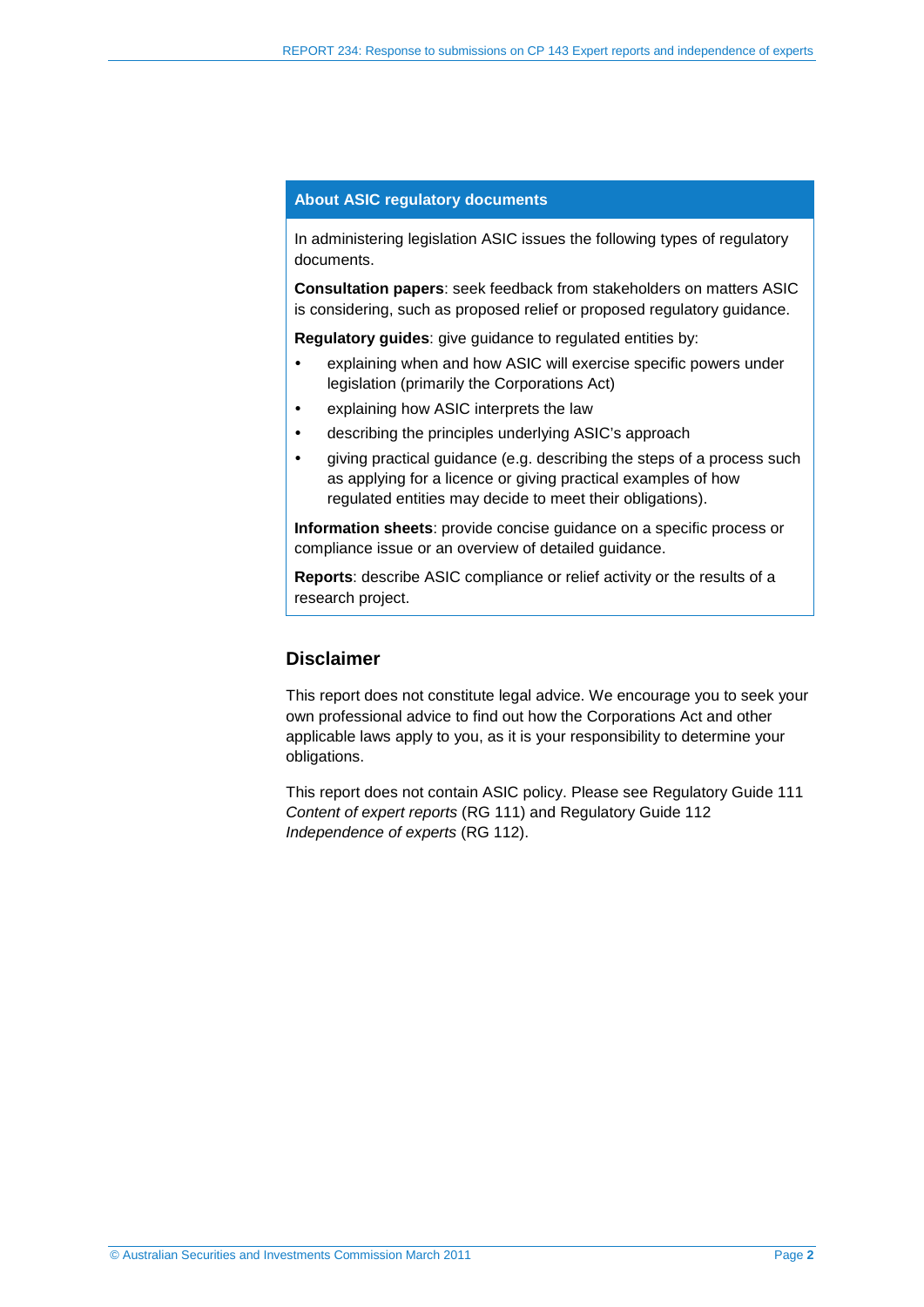## **Contents**

| A |                                                                |  |
|---|----------------------------------------------------------------|--|
| в |                                                                |  |
|   |                                                                |  |
|   |                                                                |  |
|   |                                                                |  |
|   | Expert's opinion to be based on reasonable grounds 10          |  |
|   |                                                                |  |
|   |                                                                |  |
|   |                                                                |  |
|   |                                                                |  |
| C |                                                                |  |
|   |                                                                |  |
|   |                                                                |  |
|   | Release of an expert's conclusions ahead of the final report17 |  |
|   |                                                                |  |
|   |                                                                |  |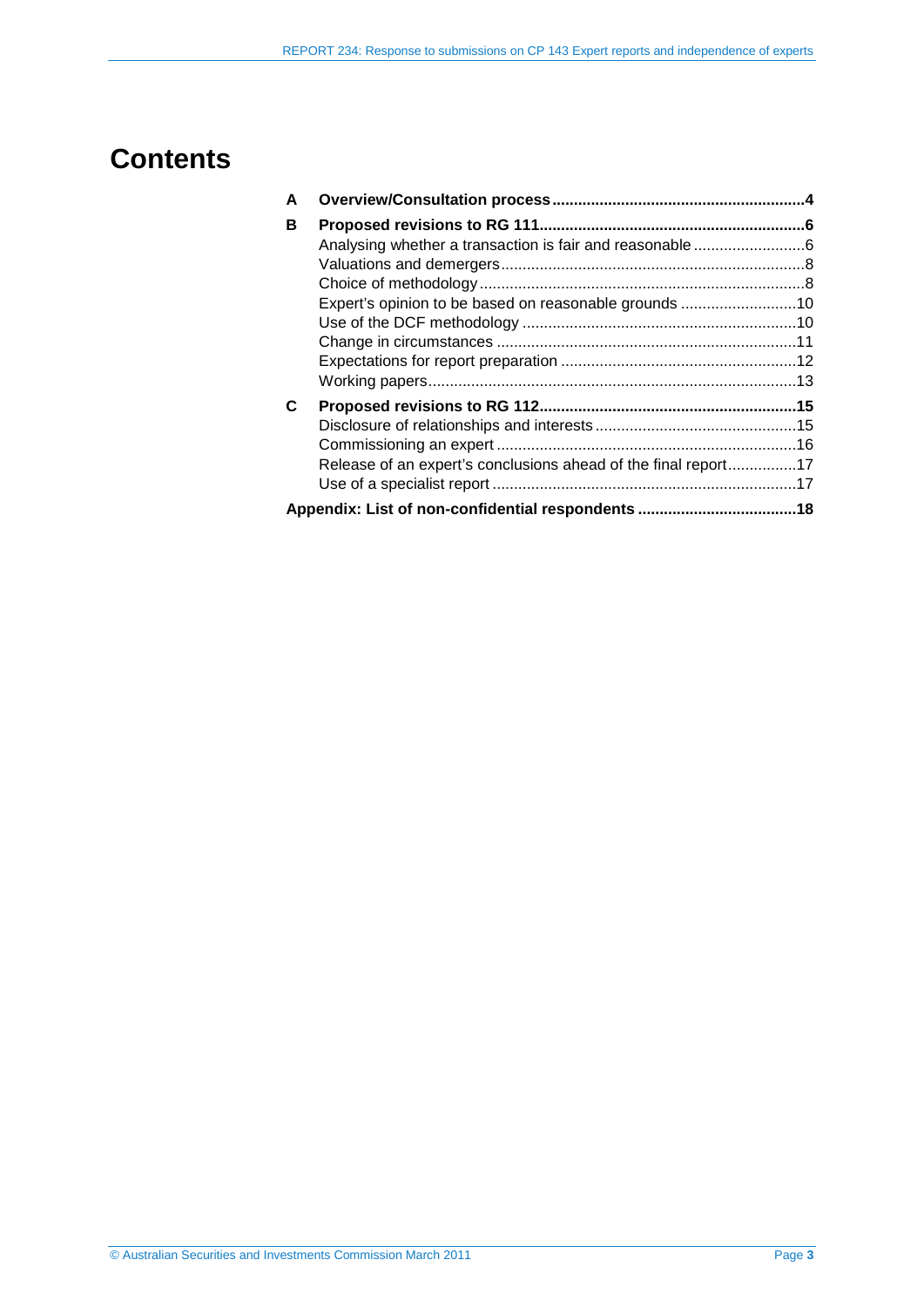## <span id="page-3-0"></span>**A Overview/Consultation process**

- 1 In Consultation Paper 143 *Expert reports and independence of experts: Updates to RG 111 and RG 112* (CP 143), we consulted on proposals to address compliance issues identified during a detailed review of the independent expert sector. We also consulted on other updates to Regulatory Guide 111 *Content of expert reports* (RG 111) and Regulatory Guide 112 *Independence of experts* (RG 112) as a result of a more general review of those policies.
- 2 Generally, the proposals were designed to provide additional guidance on the obligations of experts and commissioning parties when preparing expert reports.
- 3 The proposals sought to provide further guidance on the content of expert reports, including the following:
	- (a) the analysis of whether a transaction is fair and reasonable;
	- (b) the valuation requirements for demergers;
	- (c) an expert's choice of methodology;
	- (d) the requirement that an expert's opinion be based on reasonable grounds;
	- (e) the use of the discounted cash flow valuation methodology to value development assets;
	- (f) the obligations of a commissioning party when there is a change in circumstances; and
	- (g) ASIC's expectations for the preparation of expert reports and for an expert's working papers.
- 4 The proposals also sought to provide additional guidance on the independence of experts to help experts and commissioning parties. The proposed guidance dealt with:
	- (a) the disclosure of relationships and interests;
	- (b) commissioning an expert;
	- (c) the release of an expert's conclusions ahead of the final report; and
	- (d) using a specialist report.
- 5 This report highlights the key issues that arose out of the submissions received to CP 143 and our responses to those issues.
- 6 This report is not meant to be a comprehensive summary of all responses received. It is also not meant to be a detailed report on every question from CP 143. We have limited this report to the key issues.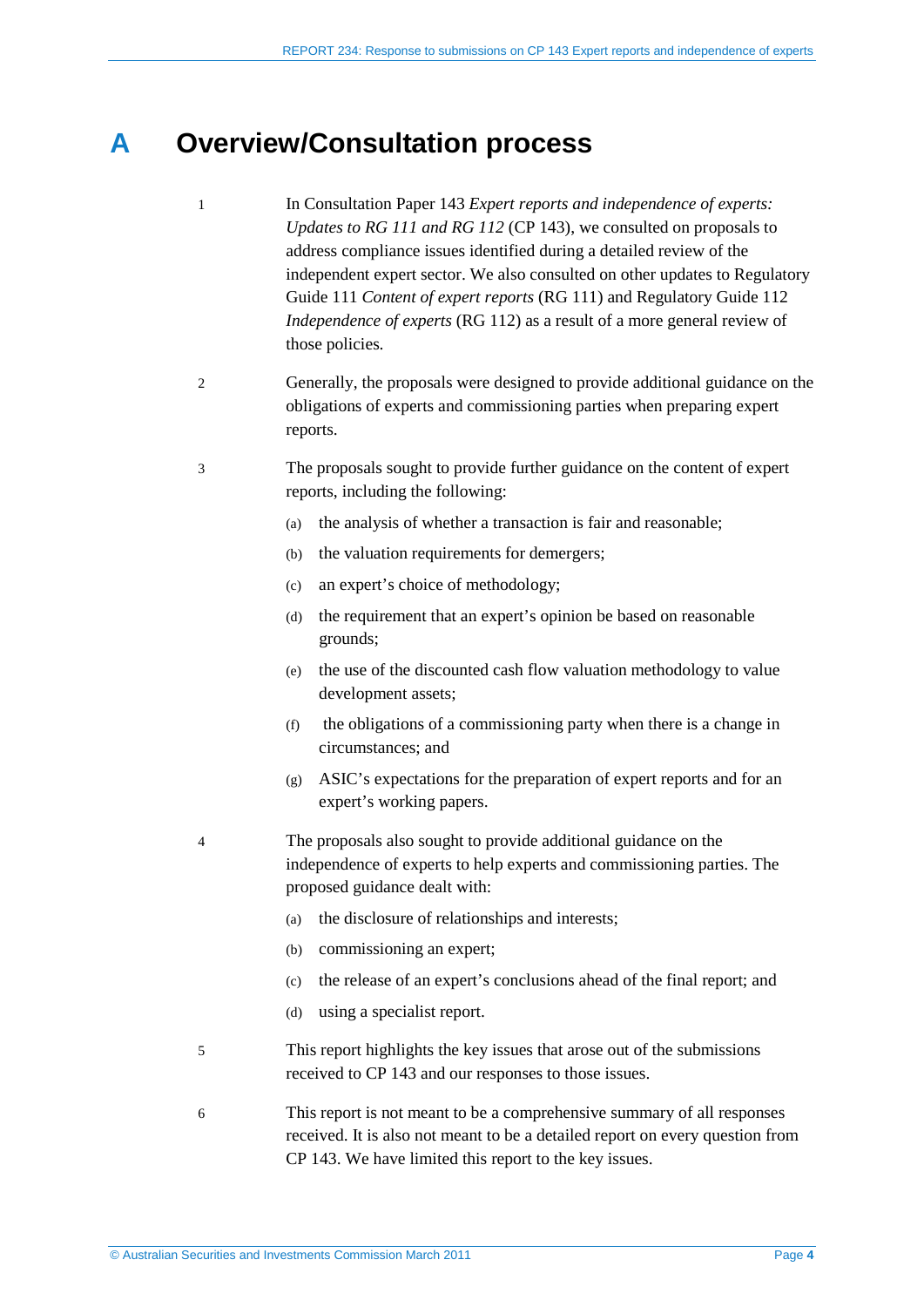## **Responses to consultation**

| 7  | We received 12 responses to CP 143 from a wide variety of sources,<br>including relevant industry bodies and industry participants. We are grateful<br>to respondents for taking the time to send us their comments.                                                                                                                                                                                                                         |
|----|----------------------------------------------------------------------------------------------------------------------------------------------------------------------------------------------------------------------------------------------------------------------------------------------------------------------------------------------------------------------------------------------------------------------------------------------|
| 8  | For a list of the non-confidential respondents to CP 143, see the Appendix.<br>Copies of the non-confidential submissions are on the ASIC website at<br>www.asic.gov.au/cp under CP 143.                                                                                                                                                                                                                                                     |
| 9  | There was general support for the majority of the proposals in CP 143, with<br>respondents raising matters of detail on some proposals.                                                                                                                                                                                                                                                                                                      |
| 10 | In light of submissions, we have not adopted our original proposal on the use<br>of the discounted cash flow (DCF) methodology. We have instead clarified<br>that the DCF methodology can be used before a project generates cash flows<br>as long as the expert has reasonable grounds for the forward-looking<br>information. The expert must also disclose how the development stage risks<br>have been reflected in the DCF methodology. |
| 11 | We have decided to implement most of our other proposals, although not on<br>the exact terms proposed in CP 143 in all cases. For more detail, see the<br>remainder of this report.                                                                                                                                                                                                                                                          |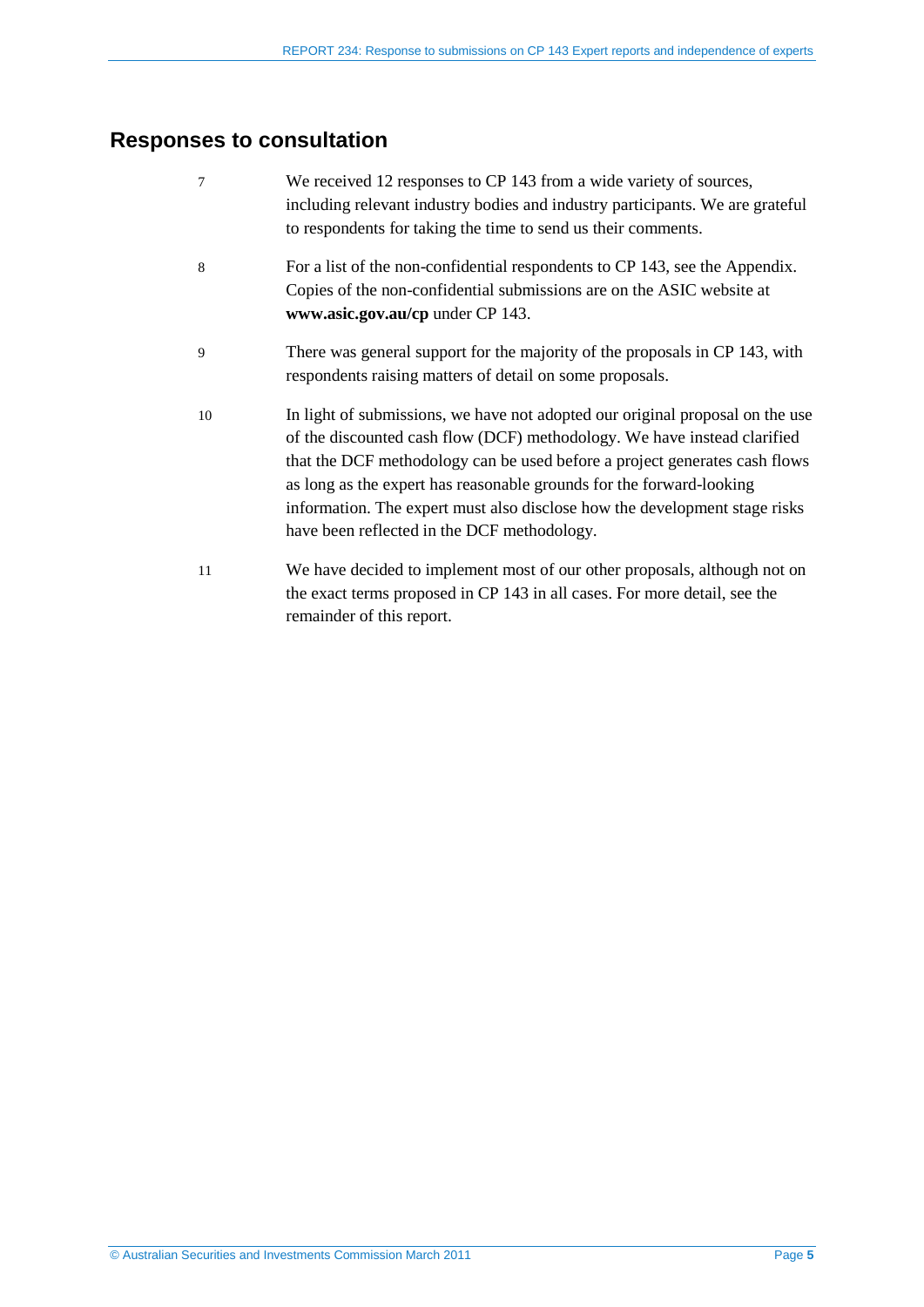## <span id="page-5-0"></span>**B Proposed revisions to RG 111**

### **Key points**

CP 143 contained proposals to update our guidance in RG 111 on the content of expert reports in several areas.

We have updated RG 111 largely as proposed, with some minor amendments based on respondents' submissions.

We have not adopted our original proposal on the use of the DCF methodology, but have provided some additional guidance.

## <span id="page-5-1"></span>**Analysing whether a transaction is fair and reasonable**

- 12 In CP 143, we proposed clarifying in RG 111 that:
	- (a) fairness should be determined assuming a knowledgeable and willing, but not anxious, buyer and a knowledgeable and willing, but not anxious, seller acting at arm's length;
	- (b) synergies that are only available to a particular bidder should not be taken into account when determining fairness;
	- (c) in the case of a transaction that is 'not fair', where reasonably practicable, an expert should value reasonableness factors;
	- (d) an example of a situation where a bidder may offer a price that is 'not fair' is where a target is in financial distress. Such an offer may nonetheless be reasonable if the alternative methods of remedying the financial distress are likely to be less attractive to security holders than a successful offer.
- <span id="page-5-2"></span>13 The majority of submissions were generally in favour of our proposals.
- 14 There was general agreement on proposals to clarify the determination of fairness and the availability of synergies to a particular bidder, with respondents noting that these proposals were consistent with market practice.
- 15 Respondents were generally in favour of the proposal that an expert should value reasonableness factors where a transaction was 'not fair', although submissions noted that this may be impractical in some cases and that there may be difficulty in performing such valuations with sufficient precision. Respondents also noted that it would be helpful to experts for ASIC to provide further examples of the types of reasonableness factors that should be valued or quantified. We also received feedback that it would be more appropriate for the guidance to require reasonableness factors to be quantified rather than valued.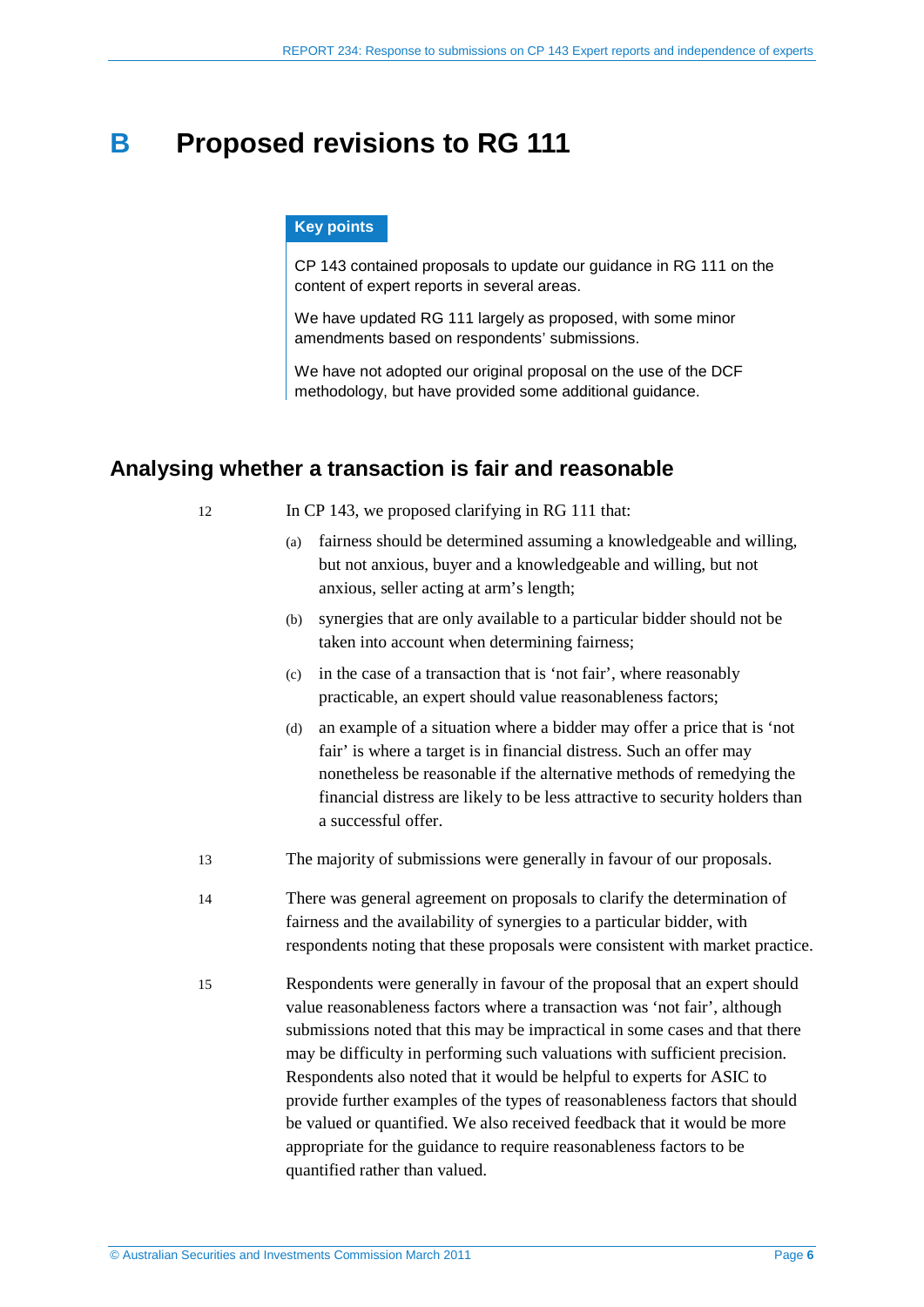- 16 In relation to the proposal outlined in paragraph [12\(d\)](#page-5-2) on a target in financial distress, one respondent noted that the requirement to ignore the need for an urgent capital raising when assessing the fairness of a transaction is inconsistent with what a willing, but not anxious, buyer and seller would do. The respondent went on to say that this view of fairness, which requires commercial realities to be ignored, forces experts to value shares at values which are out of line with the trading prices of listed securities.
- 17 After we released our consultation paper, the Takeovers Panel noted in *Northern Energy Corporation Limited* [2011] ATP 2 that to the extent the issue needs clarification, our current review of RG 111 would be a useful vehicle to clarify that, when valuing a company, RG 111 does not require an expert to assume that the company has the financial capacity to meet its funding requirements.

#### *ASIC's response*

We have adopted all of our proposals with some minor amendments based on respondents' submissions.

We have adopted the suggestion that we should require reasonableness factors to be 'quantified' rather than 'valued'. This will allow experts to provide quantitative information on reasonableness factors, such as the liquidity of the market in the target's securities, without necessarily having to attribute a 'value' to the factor. The updated RG 111 provides that experts should quantify reasonableness factors only where this can be done with sufficient precision to assist security holders: see RG 111.17.

We have provided some examples of reasonableness factors that can be quantified.

We have retained the example of a target in financial distress as a situation where the bidder may offer a price that is not fair, but reasonable. We think that the determination of fairness on the basis of a not anxious seller in this case should assist target shareholders by identifying the extent to which the price being offered may be less than the value of the underlying assets in an orderly realisation. We have noted at RG 111.15 that the reason that an offer price may be 'not fair' in this situation is because of the requirement in the fairness test to value the target's securities on the basis of willing, but not anxious parties. The price offered may nonetheless be reasonable given the available alternatives.

For the avoidance of doubt, we have clarified that the funding requirements of a target that is not in financial distress (e.g. capital that is required to develop a project) should generally be taken into account when determining the fair value of target securities.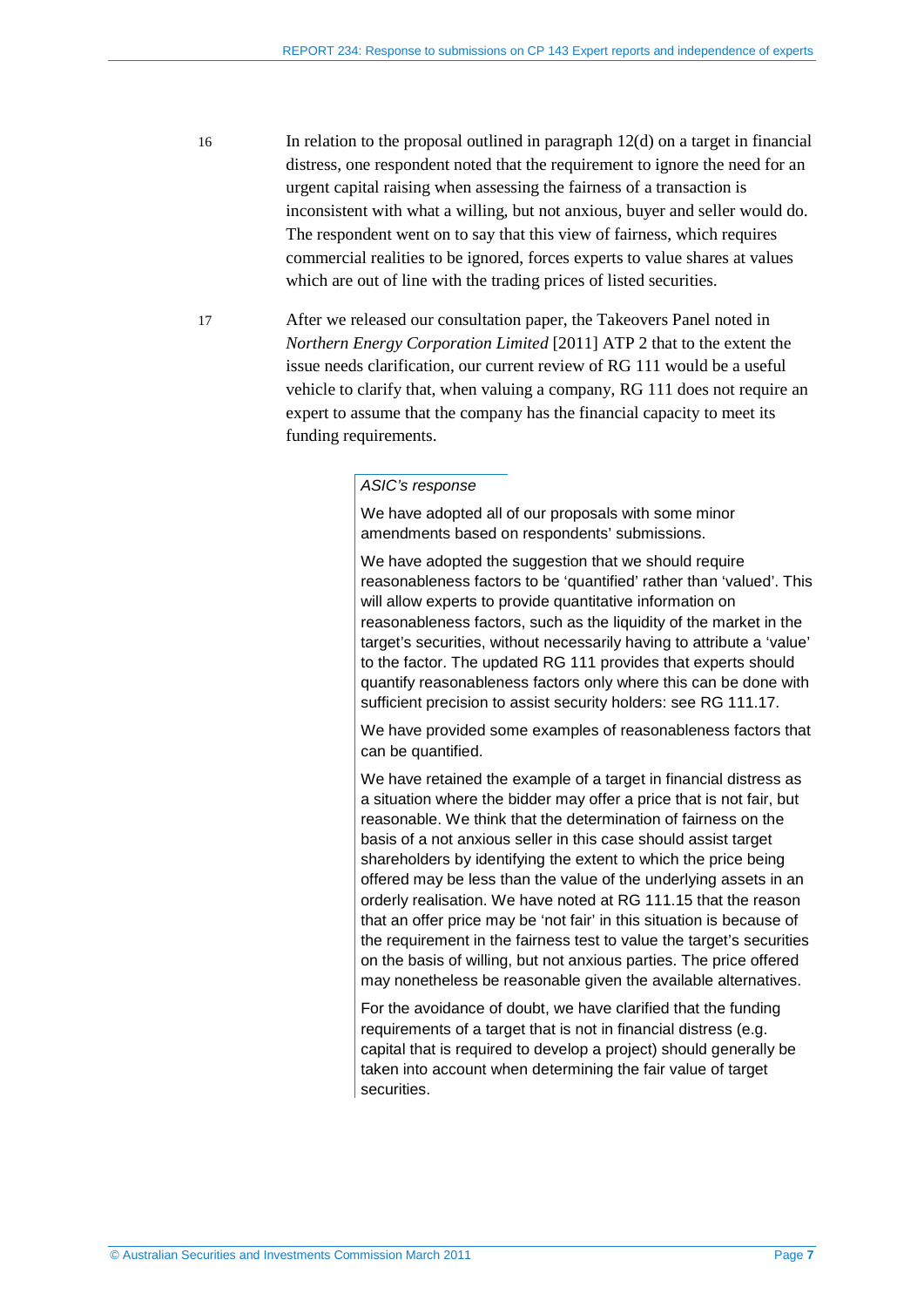## <span id="page-7-0"></span>**Valuations and demergers**

- 18 In CP 143, we proposed that if an expert analyses a demerger on the basis of whether the advantages outweigh the disadvantages, where reasonably practicable, the expert should generally value the advantages and disadvantages that it considers to be material.
- 19 We also sought comments on whether, where an expert does not value the demerged businesses in a demerger, the expert should be required to:
	- (a) explain why the demerger does not give rise to a material change to the overall value of the demerged businesses; or
	- (b) if there is a material change to the overall value following the demerger, quantify this change.
- 20 There was support at a general level for our proposal, with respondents nonetheless keen to ensure that ASIC recognised the difficulties inherent in valuing the advantages and disadvantages of demergers. Similar to the valuation of reasonableness factors, respondents again emphasised the difficulty in precisely valuing these factors. Some respondents submitted that our guidance should not overemphasise the importance of valuing advantages and disadvantages in a demerger. We also received feedback that it would be more appropriate for the guidance to require advantages and disadvantages to be quantified rather than valued.
- 21 Respondents were less supportive of requiring experts to explain whether a demerger would result in a material change to the overall value of the demerged businesses. Submissions stated that it was important for experts to be able to recommend demergers based on an evaluation of qualitative factors.

### *ASIC's response*

As for the assessment of reasonableness factors, we have required the advantages and disadvantages of demergers to be quantified where this can be done with sufficient precision.

Based on submissions received, we have not required experts to either explain why the demerger does not give rise to a material change to the overall value of the demerged businesses, or quantify the extent of that change.

## <span id="page-7-1"></span>**Choice of methodology**

- 22 In CP 143, we proposed that:
	- (a) if an expert's valuation of a company differs materially from the company's share price in the period leading up to the announcement of the proposed transaction (plus a typical premium for control for such a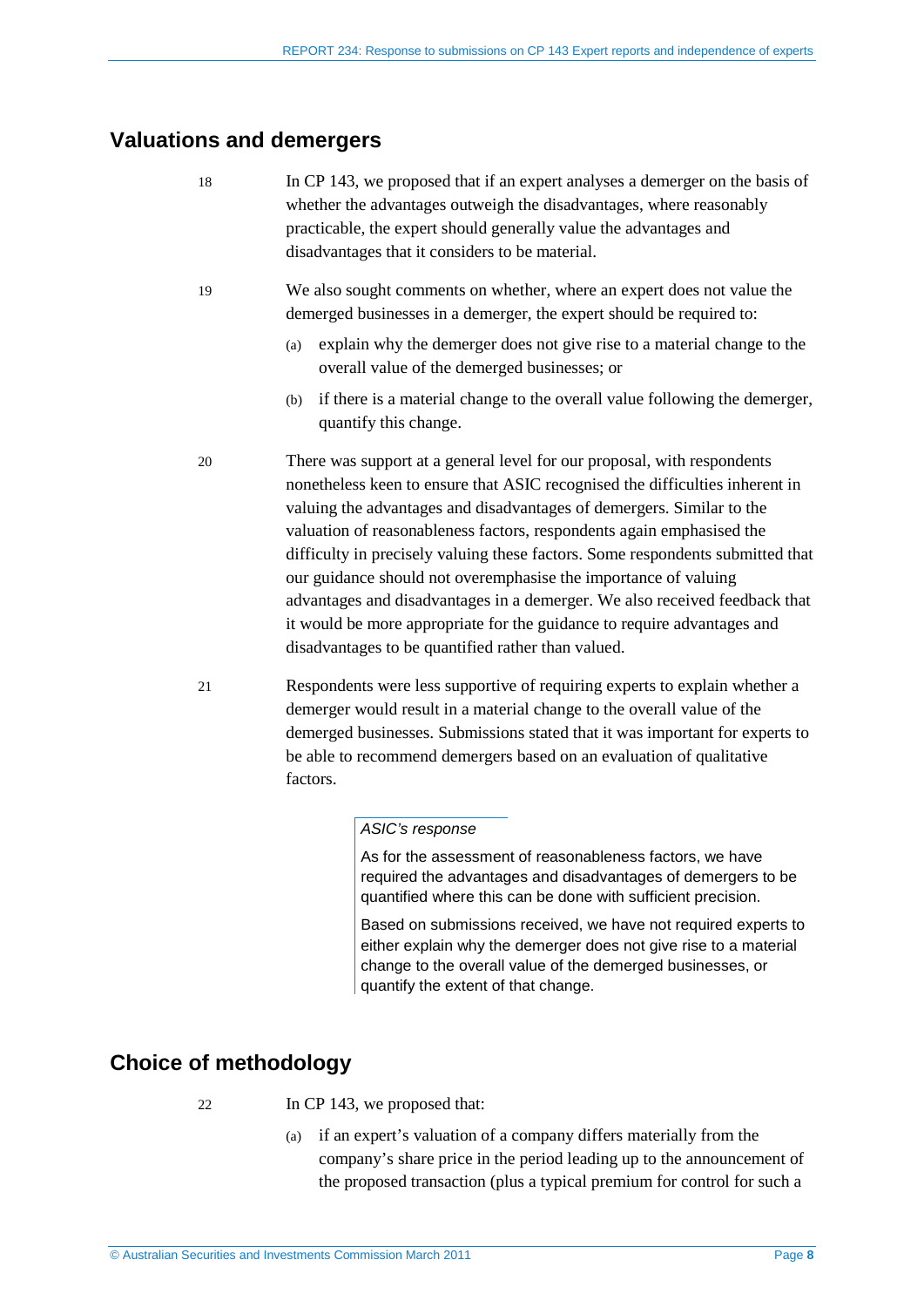transaction), the expert should comment on this difference and the factors underlying it; and

- (b) where an expert uses more than one valuation methodology, the expert should comment on the relative weight being placed on each methodology.
- 23 Respondents generally supported the proposal to require experts to comment on a material difference between their valuation and the company's share price in the period leading up the announcement of the proposed transaction. It was noted that the majority of expert reports will generally comment on a listed company's share price, and that the price of listed securities is a relevant data point in assessing the fair market value of a security.
- 24 Submissions were generally not in favour of ASIC adopting a specific percentage difference for the purposes of defining a 'material difference', with respondents considering that we should not be overly prescriptive in this area.
- 25 Submissions noted that it may be appropriate for ASIC to clarify that it is generally appropriate for an expert to use a primary methodology in valuing a company, with other methodologies being used to support the resulting value. A number of submissions were not in favour of experts being required to ascribe percentage weightings to each methodology used.

#### *ASIC's response*

#### *Share price materially different*

We have adopted our proposals regarding differences between an expert's valuation and the company's recent share price. We agree with submissions that it will generally be appropriate for an expert to comment on a listed company's share price and have included a cross-reference to RG 111.69, which states that it is generally appropriate for an expert to consider the quoted price for an entity's listed securities as a valuation methodology: see RG 111.65.

Based on submissions received, we have not specified a particular percentage in defining what constitutes a 'material difference' in this context.

We have seen transactions where the expert's valuation is less than the company's share price in the period leading up to the announcement of the transaction. The updated RG 111 notes that, in these circumstances, we expect the expert report to contain a discussion on the reasons for this: see RG 111.65.

#### *Weighting of methodologies*

As identified in the draft version of RG 111 that we consulted on, we think it is sufficient for an expert to identify which methodology is the primary methodology and which are the secondary methodologies. We have not required an expert to ascribe percentage weightings to methodologies.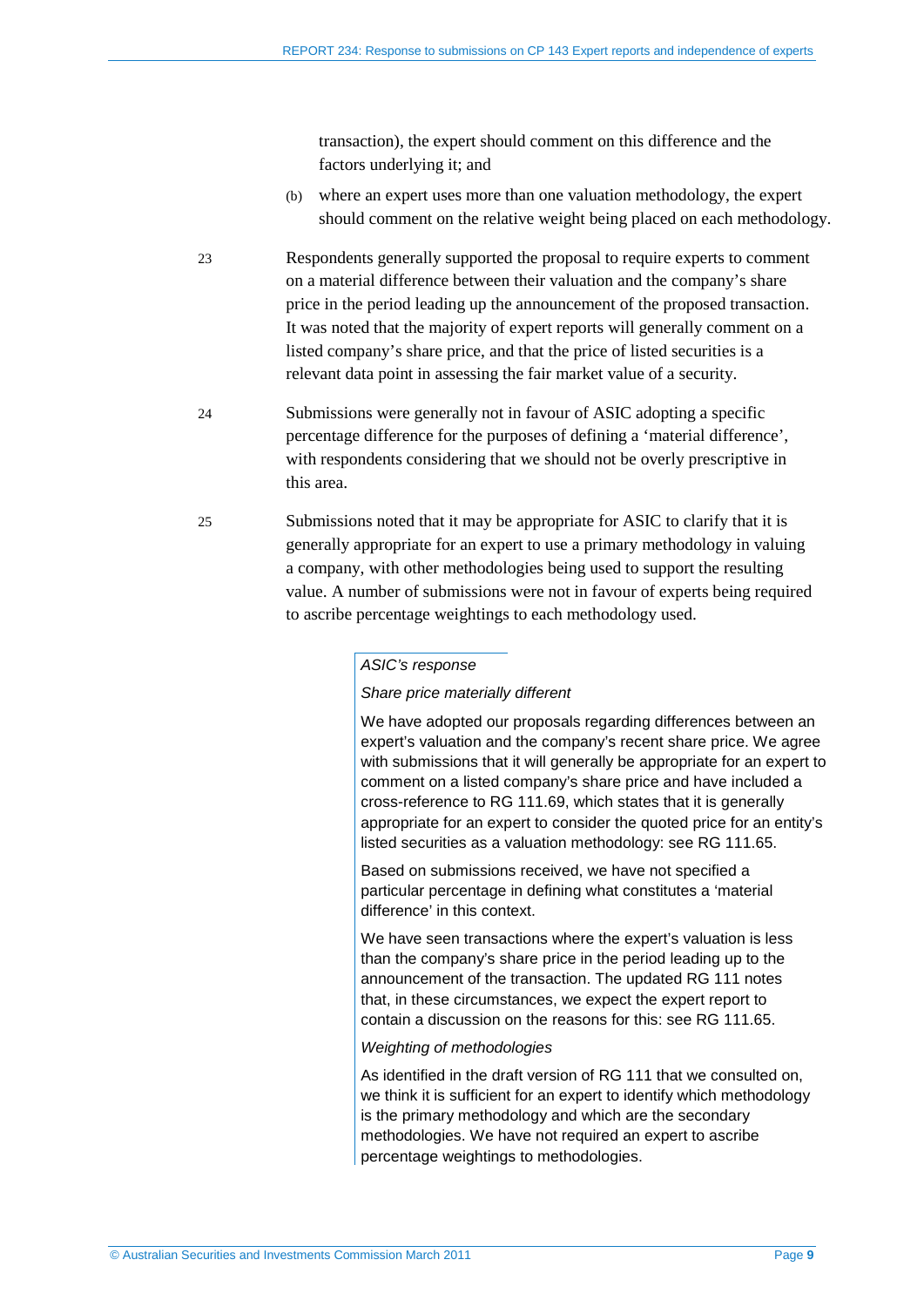## <span id="page-9-0"></span>**Expert's opinion to be based on reasonable grounds**

26 RG 111.77 previously stated that:

An expert should conduct such critical analysis of the information on which it relied to prepare the report as is reasonable in the circumstances and as the law requires: *Australian Co-operative Foods* at 77. The more material the information is to the conclusions reached by the expert, the greater the responsibility on the expert to be satisfied that the information is not materially inaccurate. If there are indications suggesting that the information in question may not be reasonably relied on, then the expert should make additional enquiries. We do not expect an expert to conduct an audit of the subject matter of the report. If an expert cannot satisfy itself that it is reasonable to rely on otherwise material information, it should say this in its report with an explanation. In some circumstances, an expert may need to consider not relying on such information.

- 27 In CP 143, we proposed to delete the last two sentences of this paragraph to clarify our expectations about information relied on by the expert.
- 28 A number of submissions supported the deletion of the relevant sentences, with respondents noting that the sentences are redundant and that the change would remove ambiguity about relying on information by an expert.
- 29 Those respondents who thought the sentences should be retained suggested that the guidance be amended to reflect that an expert should only be entitled to rely on these sentences in exceptional circumstances.

### *ASIC's response*

As originally proposed, we have deleted the relevant sentences. We note that, with the sentences deleted, our quidance requires an expert to undertake such critical analysis of information as is reasonable in the circumstances and as the law requires. If circumstances are unusual or exceptional, an expert will need to demonstrate that they have undertaken the necessary analysis of the relevant information given those circumstances.

An expert may also need to consider refusing a report if it does not have sufficient information or enough time to prepare the report: see RG 111.108 and RG 111.109. We consider that these settings are appropriate. We were concerned that retaining the sentences might suggest that an expert could rely on material information in the absence of a reasonable basis.

## <span id="page-9-1"></span>**Use of the DCF methodology**

- 30 In CP 143, we proposed that a start-up or potential development asset should only be valued using the discounted cash flow (DCF) methodology when there is a reasonable basis to conclude that the proposed development will proceed.
- 31 We also sought submissions on whether it is reasonable to apply the DCF methodology to mineral and hydrocarbon potential developments that are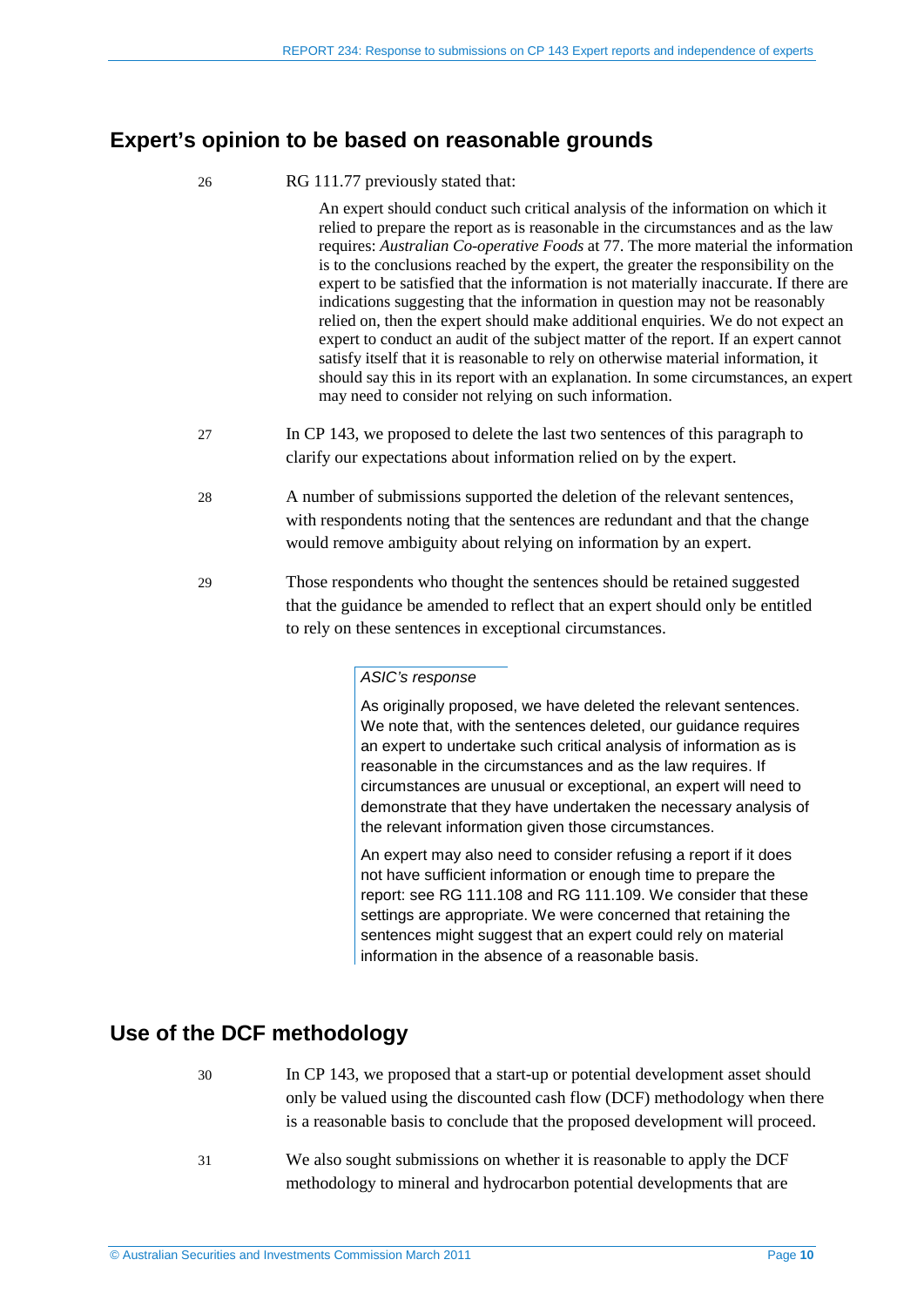classified lower than a reserve category under the Australasian Code for Reporting of Exploration Results, Mineral Resources and Ore Reserves (JORC Code) or the Petroleum Resources Management System (PRMS).

32 Submissions were generally not supportive of specific limitations being placed on the use of the DCF methodology. We received submissions that:

- (a) the DCF methodology is the most common and well-regarded valuation technique in the mining industry;
- (b) the DCF methodology can deal with uncertainty through adjustments to discount rates and cash flows;
- (c) other valuation methodologies are less reliable; and
- (d) only being able to include mineral and hydrocarbon reserves in the DCF analysis could lead to overly conservative valuations.

#### *ASIC's response*

In view of the submissions received, we have not included a requirement that the DCF methodology should generally only be used for assets above a particular level of development. We have recognised that the DCF methodology may be used before a project generates cash flows as long as the expert has reasonable grounds for the forward-looking information used in the methodology.

While an expert may choose to use the DCF methodology for early stage development assets, we have included guidance that the expert must disclose the extent and nature of the adjustments made to the methodology to allow for the development stage risks attaching to these cash flows.

We will continue to monitor the use of the DCF methodology in valuations and consider whether further guidance is necessary.

### <span id="page-10-0"></span>**Change in circumstances**

- 33 In CP 143, we proposed clarifying that a commissioning party should notify the expert if the commissioning party becomes aware of a significant change affecting the information in the expert report before a meeting being held or during the offer period.
- 34 There was unanimous support for this change. Respondents noted that it was consistent with the requirement that the commissioning party make all relevant information available to the expert and the expert issue a supplementary report if there is a material change in circumstances.

*ASIC's response*

We have made this change on the terms set out in CP 143.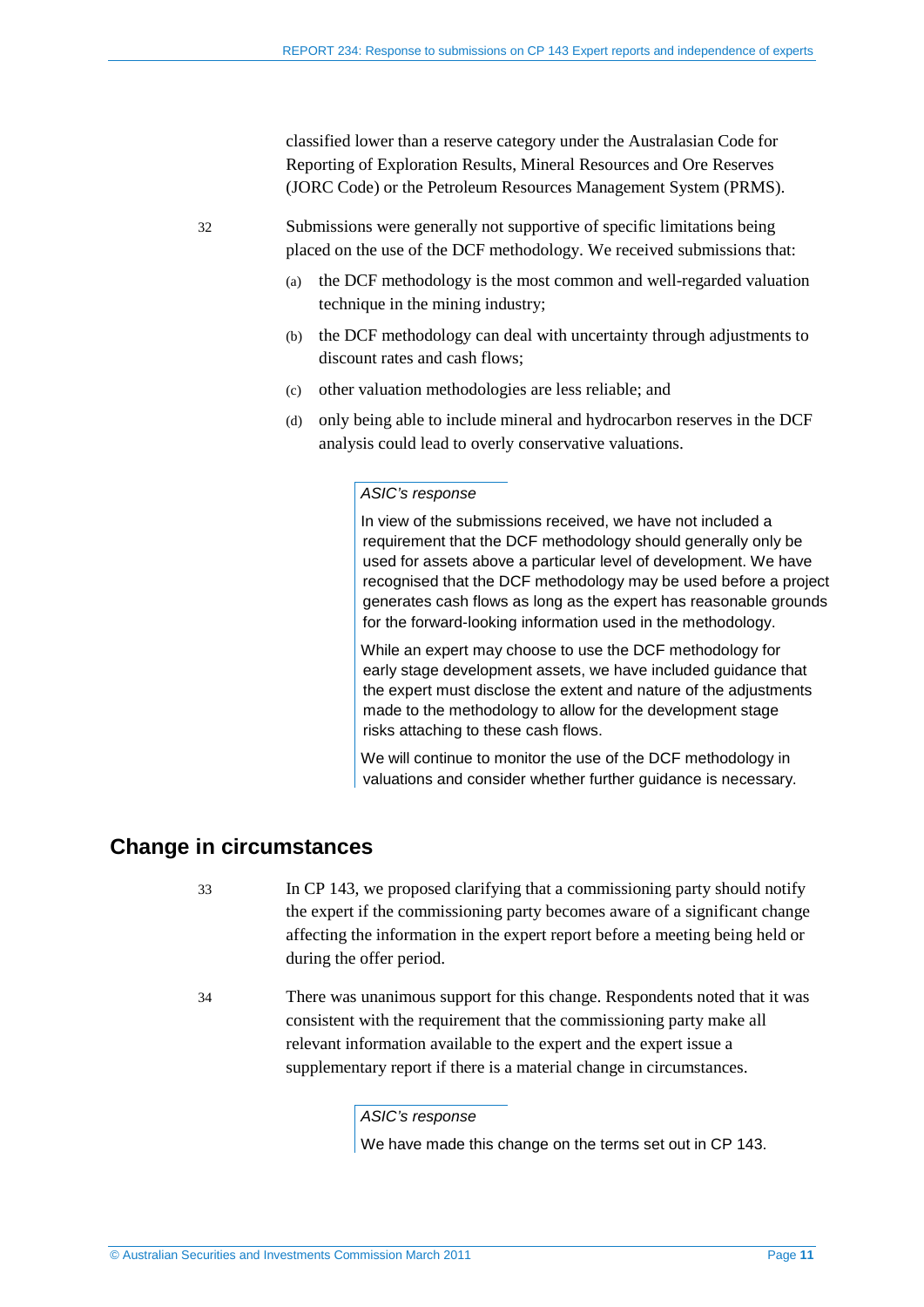## <span id="page-11-1"></span><span id="page-11-0"></span>**Expectations for report preparation**

35 In CP 143, we invited comments on our proposal that security holders would generally expect an expert to have made all appropriate inquiries to prepare the report, that the report will not omit any matter that the expert considers to be material to security holders' assessment of the expert's conclusions, and that the report will have been prepared in accordance with normally applicable standards and guidelines. 36 We also invited comments on a related proposal that if a report has not been prepared on the basis described in paragraph [35,](#page-11-1) the report should prominently explain the reasons for this and the impact of this on the report. If a report cannot be prepared on such a basis, the expert may need to consider whether it should refuse to give the report. 37 Finally, we sought feedback on whether there should be a positive obligation on an expert to include a statement in its report: (a) confirming that the report has been prepared on the basis described in paragraph [35;](#page-11-1) or (b) identifying the reasons why the expert is not able to provide such a confirmation. 38 Most respondents were in favour of our proposals. Some respondents commented that we should provide further guidance on what constitutes normally applicable standards and guidelines. 39 Most respondents who expressed a view agreed that there should be an obligation on an expert to include a positive statement in its report, provided that 'normally applicable standards and guidelines' was defined. We also received feedback that a positive statement was not necessary. *ASIC's response* We have amended RG 111 to provide that security holders would generally expect that: • an expert has made all appropriate inquiries to prepare the report; and • the report has not omitted any matter that the expert

considers to be material to security holders' assessment of the expert's conclusions.

In relation to preparing a report in accordance with 'normally applicable standards and guidelines', we have included the following note to RG 111.114:

Note: To the extent that there are any normally applicable standards and guidelines for valuing a particular class of assets (e.g. the Valmin Code for valuations involving mineral and hydrocarbon assets), security holders will generally expect that these have been complied with. The report should disclose if that is not the case as that will be a matter that is relevant to security holders' assessment of the expert's conclusions.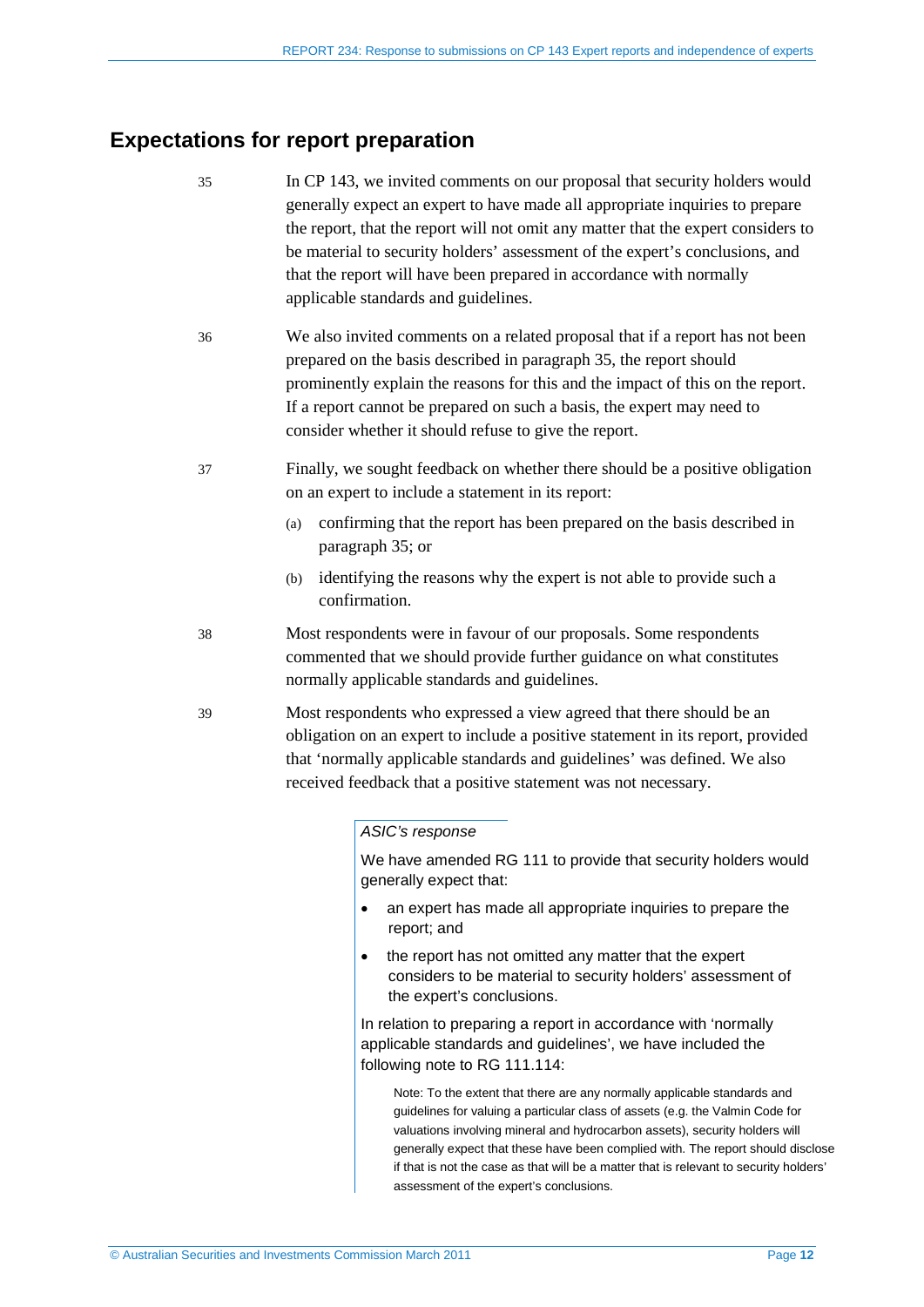#### *ASIC's response (cont.)*

Other than the Valmin Code, the feedback received did not identify standards and guidelines that would generally apply to particular asset classes. We have therefore not required a positive statement that normally applicable standards and guidelines have been complied with. Nonetheless, to the extent that there are such standards (e.g. the Valmin Code), security holders would generally expect that these have been complied with. The note will also be useful to the extent that generally applicable standards and guidelines may develop over time.

Although the note relates to standards that are relevant to valuing particular classes of assets, we also expect an expert to comply with any professional standards that apply to the expert.

## <span id="page-12-0"></span>**Working papers**

| 40 | In CP 143, we invited comments on our proposal that an expert should          |
|----|-------------------------------------------------------------------------------|
|    | document its work and maintain adequate working papers that record the        |
|    | basis of the expert report. We also invited comments on our proposal that     |
|    | where an expert has relied on a financial model as part of its valuation, the |
|    | expert should review the operations of this model and record the results of   |
|    | this review in its working papers.                                            |

- 41 Finally, we sought feedback on whether we should provide further guidance on the extent to which a financial model should be reviewed or whether the wide range of potential financial models meant that it is not practical to provide more detailed guidance.
- 42 Most respondents were in favour of these proposals.
- 43 In relation to documentation of working papers, while agreeing with the proposal, a number of respondents commented that we should recognise that unlike an audit, a large portion of an expert's analysis, including reasoning and methodology, will be fully documented in its report.
- 44 One respondent stated that the requirement to review a financial model should not be interpreted as meaning that an audit is required.
- 45 Most respondents considered that it was not practical to provide more detailed guidance on the extent to which a financial model should be reviewed due to the wide range of potential models.

#### *ASIC's response*

We have adopted our proposals broadly as proposed.

We consider that documenting its work and maintaining adequate working papers will assist an expert demonstrate that it has acted independently and has reasonable grounds for its opinion. We agree that much of the expert's analysis will be described in its report.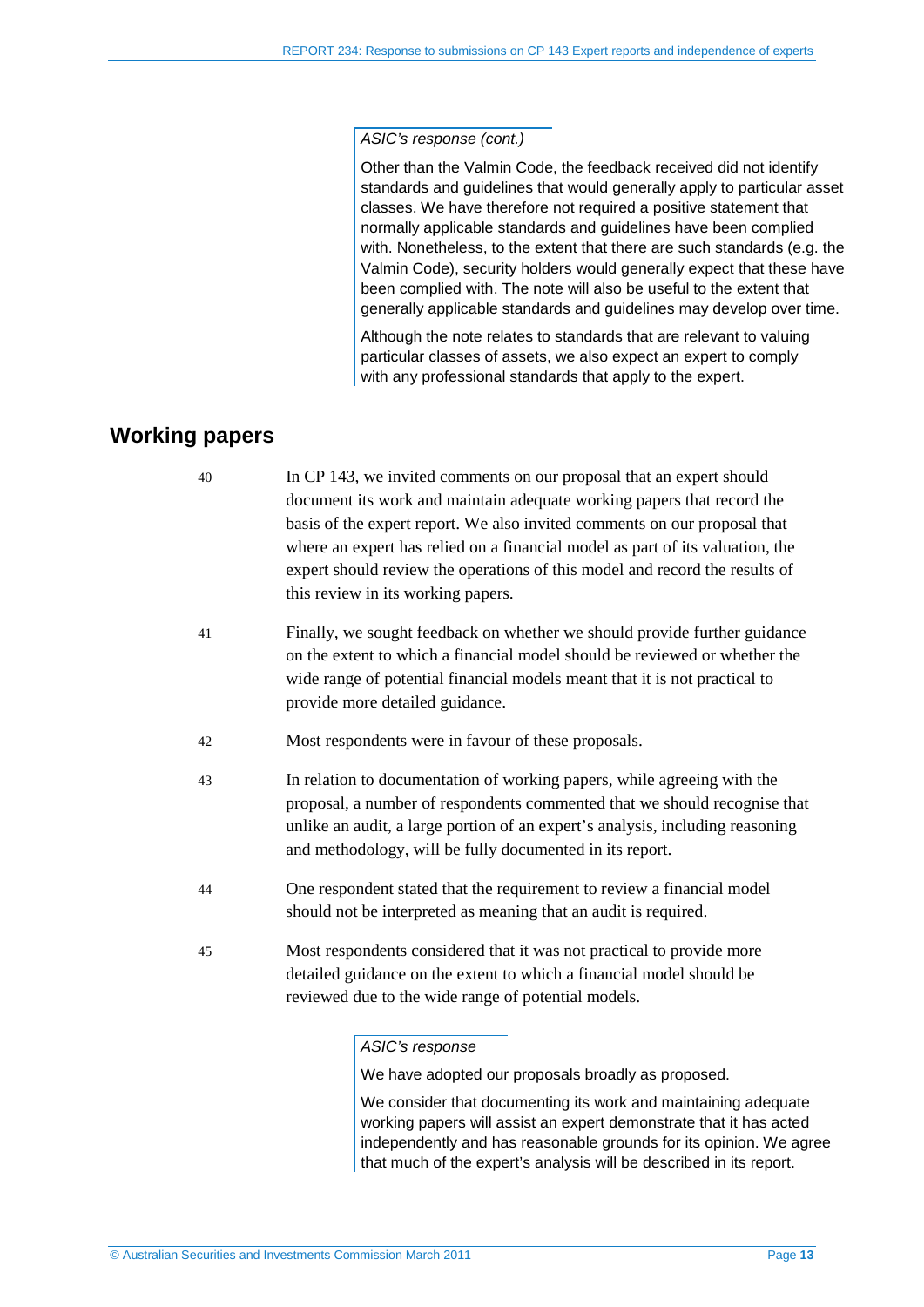#### *ASIC's response (cont.)*

However, it will still be important for an expert to document and maintain adequate working papers. The requirement to document adequate working papers does not detract from the obligations of an expert with respect to the contents of an expert report.

We consider that an expert should review a financial model and document its analysis because this will assist the expert demonstrate that it has reasonable grounds to rely on the model. We have clarified that we do not expect an expert to conduct an audit of a financial model.

We have not provided further guidance on the extent to which a financial model should be reviewed due to the wide range of potential financial models.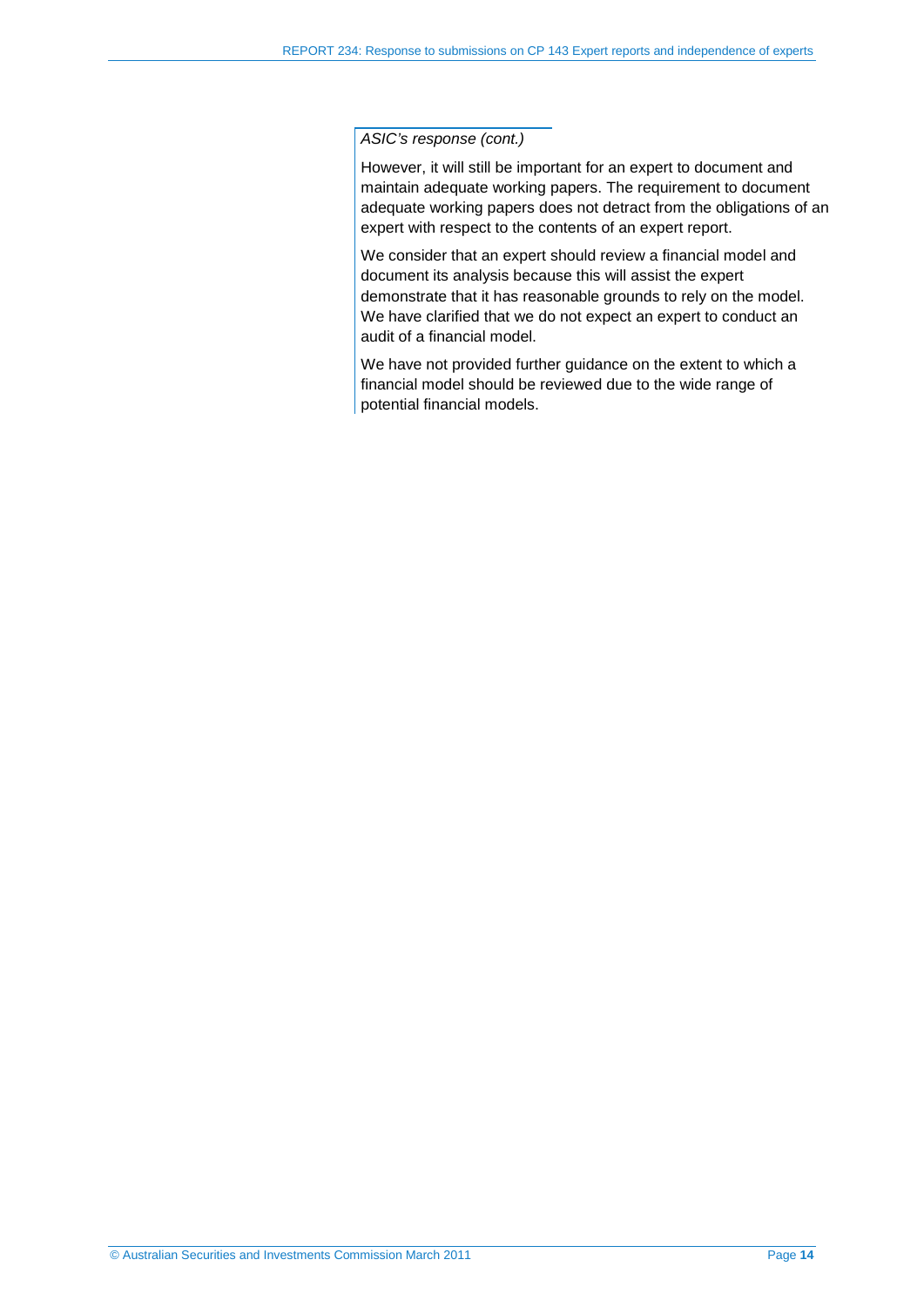## <span id="page-14-0"></span>**C Proposed revisions to RG 112**

#### **Key points**

CP 143 contained proposals to update our guidance in RG 112 on the independence of experts in several areas.

We have updated RG 112 largely as proposed, with some minor amendments based on respondents' submissions.

### <span id="page-14-1"></span>**Disclosure of relationships and interests**

- 46 In CP 143, we invited comments on our proposal that if, within the previous two years, an expert has valued an asset representing at least 30% (by value) of the assets that it is valuing for the commissioning party, this should be prominently disclosed in its report.
- 47 Most respondents were in favour of disclosing previous valuations undertaken by the expert. However, a number of respondents stated that previous engagements should not be perceived as conflicting with future valuations or the ability of an expert to provide an unbiased independent opinion. Two respondents commented that although previous engagements should be disclosed by the expert, it was not necessary for the disclosure to be prominent.
- 48 A number of respondents stated that there was no good basis for selecting 30%, or any other fixed percentage, as the threshold for disclosure. One respondent commented that an expert who has previously valued any percentage of the commissioning party's assets should disclose this previous engagement. Another respondent considered that it would be relevant for security holders to know if the expert had previously valued a material portion of the assets.

#### *ASIC's response*

We have replaced the proposed 30% threshold with a requirement to disclose if the previously valued assets represent more than a *de minimus* (i.e. trivial) proportion of the assets being valued. We agree that it will generally be relevant for experts to disclose in their report if they have previously valued more than a trivial proportion of the assets currently being valued.

We note that RG 112 also imposes a requirement for experts to disclose if the commissioning party or an associate has previously engaged the expert to undertake any valuation work: see RG 112.31 and RG 112.32.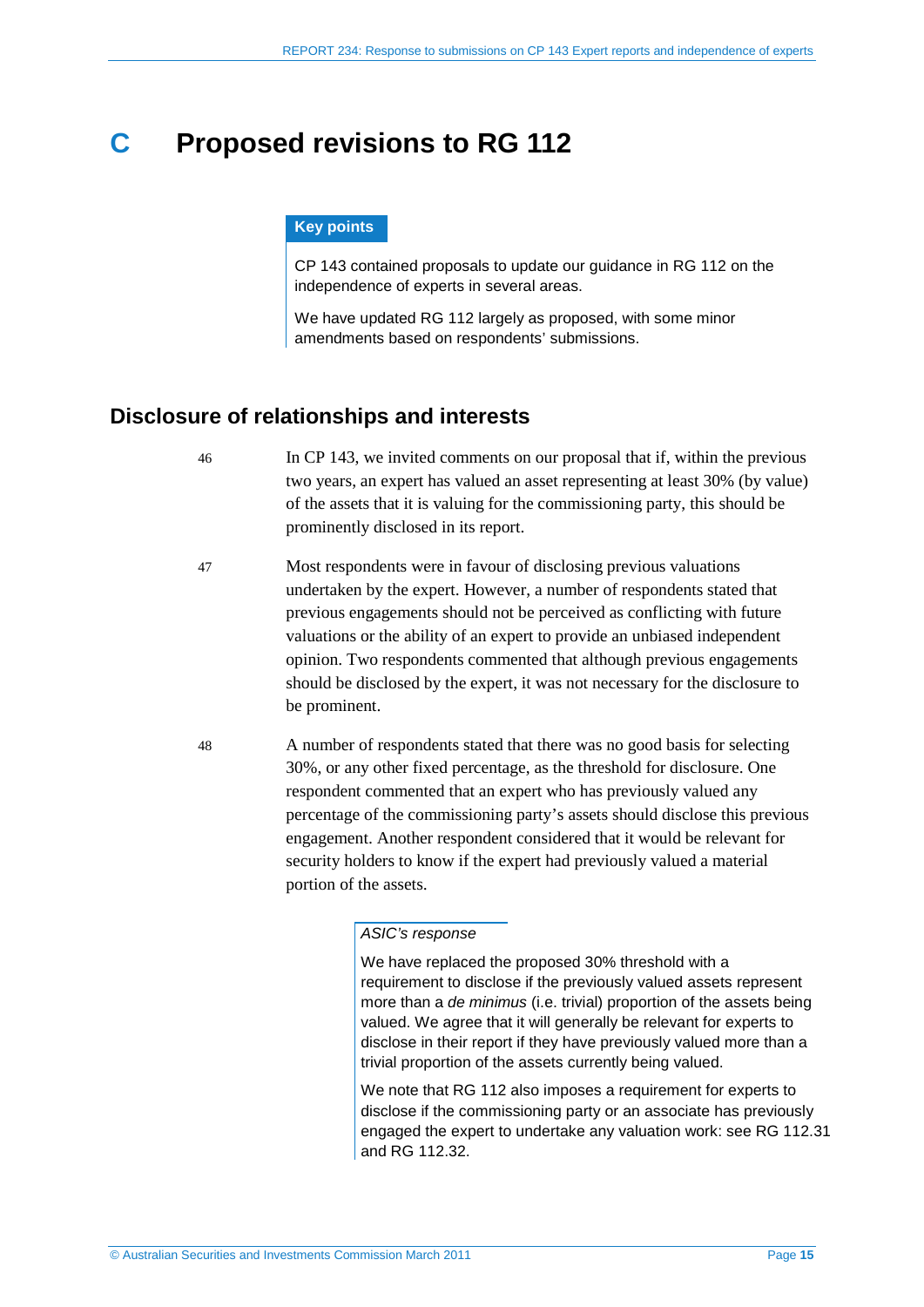*ASIC's response (cont.)*

A number of submissions commented that where an expert has previously valued a proportion of the assets, this should not be perceived as affecting the ability of the expert to provide an unbiased independent opinion. Although this previous work will not necessarily affect the ability of an expert to provide an independent valuation, it will nonetheless be a relevant matter to disclose to shareholders.

We have included a requirement that disclosure be prominent. This is consistent with the level of disclosure required for other relevant information about the expert: see RG 112.31. In any event, we expect that it will usually be the case that the expert will not have previously valued the relevant assets. If so, no disclosure would be required.

## <span id="page-15-0"></span>**Commissioning an expert**

| 49 | In CP 143, we invited comments on our proposal that before engaging an<br>expert, a commissioning party should consider certain factors relating to the<br>independence of the expert and the expertise and resources of the expert.                                                                                                                       |
|----|------------------------------------------------------------------------------------------------------------------------------------------------------------------------------------------------------------------------------------------------------------------------------------------------------------------------------------------------------------|
| 50 | We also invited comments on our proposal that a commissioning party<br>should ensure that the method by which an expert is appointed is consistent<br>with the concepts of independence and perceived independence of the<br>expert.                                                                                                                       |
| 51 | The majority of respondents were in favour of these proposals. However,<br>two respondents commented that when assessing whether an expert has the<br>requisite expertise and resources to assess a transaction, whether the expert<br>has already provided an opinion on a similar transaction does not, of itself,<br>attest to the expert's competency. |

#### *ASIC's response*

We have adopted the proposals in CP 143 on independence.

We agree that the fact that an expert has given an opinion on comparable transactions does not, of itself, attest to the expert's competency. Nonetheless, we think it is a factor that will generally be relevant (together with other factors) to the expert's experience and competency.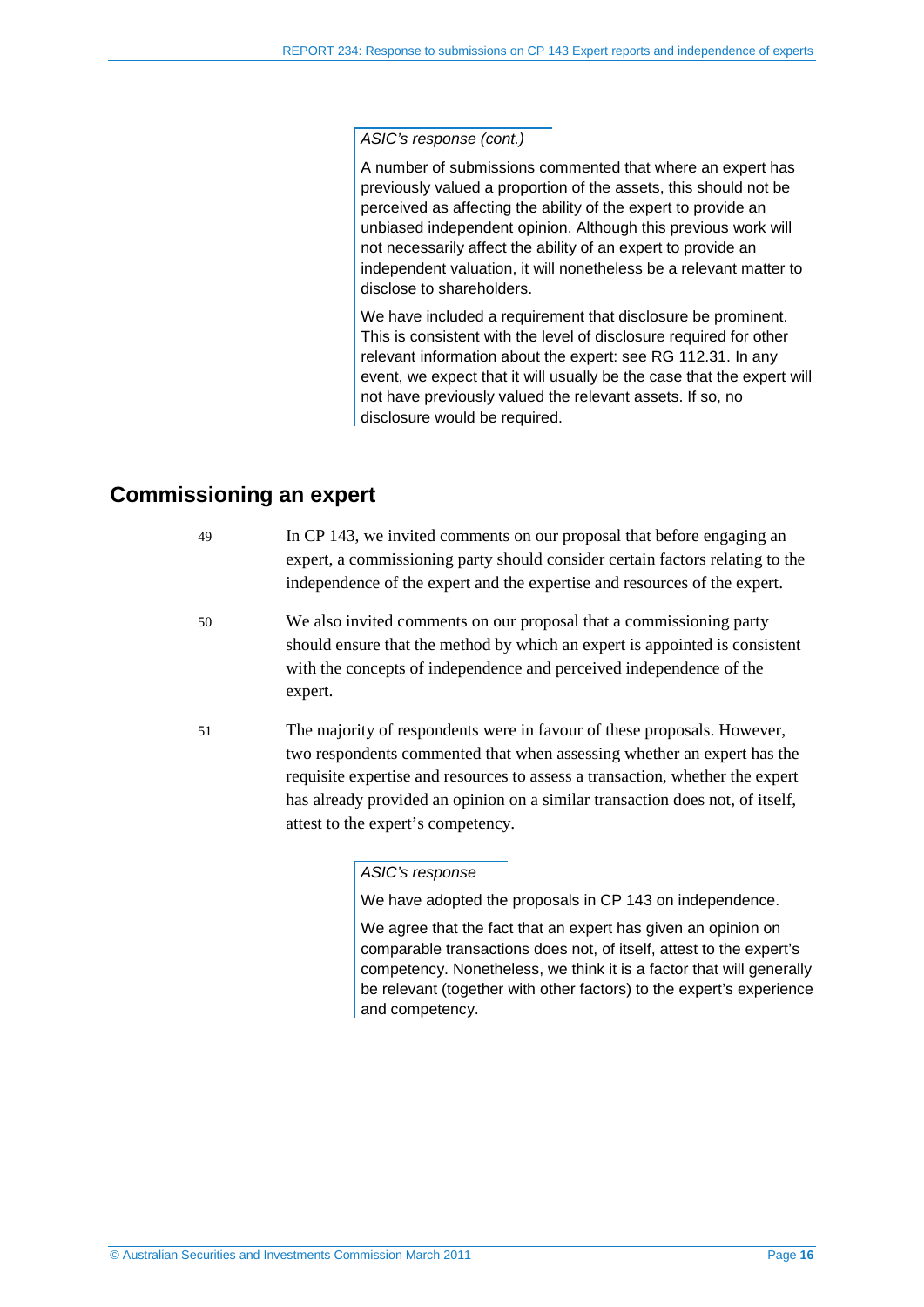## <span id="page-16-0"></span>**Release of an expert's conclusions ahead of the final report**

- 52 In CP 143, we invited comments on our proposal to provide guidance that a commissioning party should generally not release an expert's conclusions in advance of the final report.
- 53 A strong majority of respondents agreed with this proposal.

### *ASIC's response*

We have adopted this proposal.

### <span id="page-16-1"></span>**Use of a specialist report**

- 54 RG 112.73 states that where a specialist does not take responsibility for or authorise the use of its report and the expert considers that the material the subject of the report needs to be included in the expert's report, the expert must accept entire responsibility for the statements as the expert's own and have reasonable grounds for believing the statements not to be misleading or deceptive.
- 55 We consulted on whether we should provide guidance on the factors that may be relevant to whether an expert has reasonable grounds for believing that a specialist's statements are not misleading or deceptive
- 56 Most respondents did not believe that guidance was necessary. A number of respondents commented that a specialist will generally be engaged by an expert on the basis that the specialist will take responsibility for its report and authorise its use by the expert. Some respondents stated that where an expert intends to rely on or use the specialist report without the specialist's consent, RG 112.71(a) adequately sets out the relevant considerations to determine whether the expert has reasonable grounds for believing that the specialist's statements are not misleading or deceptive.
- 57 One respondent stated that where an expert intends to rely on a specialist report in the circumstances described, then either the report should not be material, or the expert should have the appropriate skill to form its own view.

### *ASIC's response*

We have not provided further guidance in light of the fact that most respondents did not generally believe that additional guidance was necessary.

We agree that a specialist will generally be engaged by an expert on the basis that the specialist will take responsibility for its report and authorise its use by the expert. Ensuring the specialist is engaged on this basis will mean that the expert does not need to accept entire responsibility for the statements in the specialist report as the expert's own.